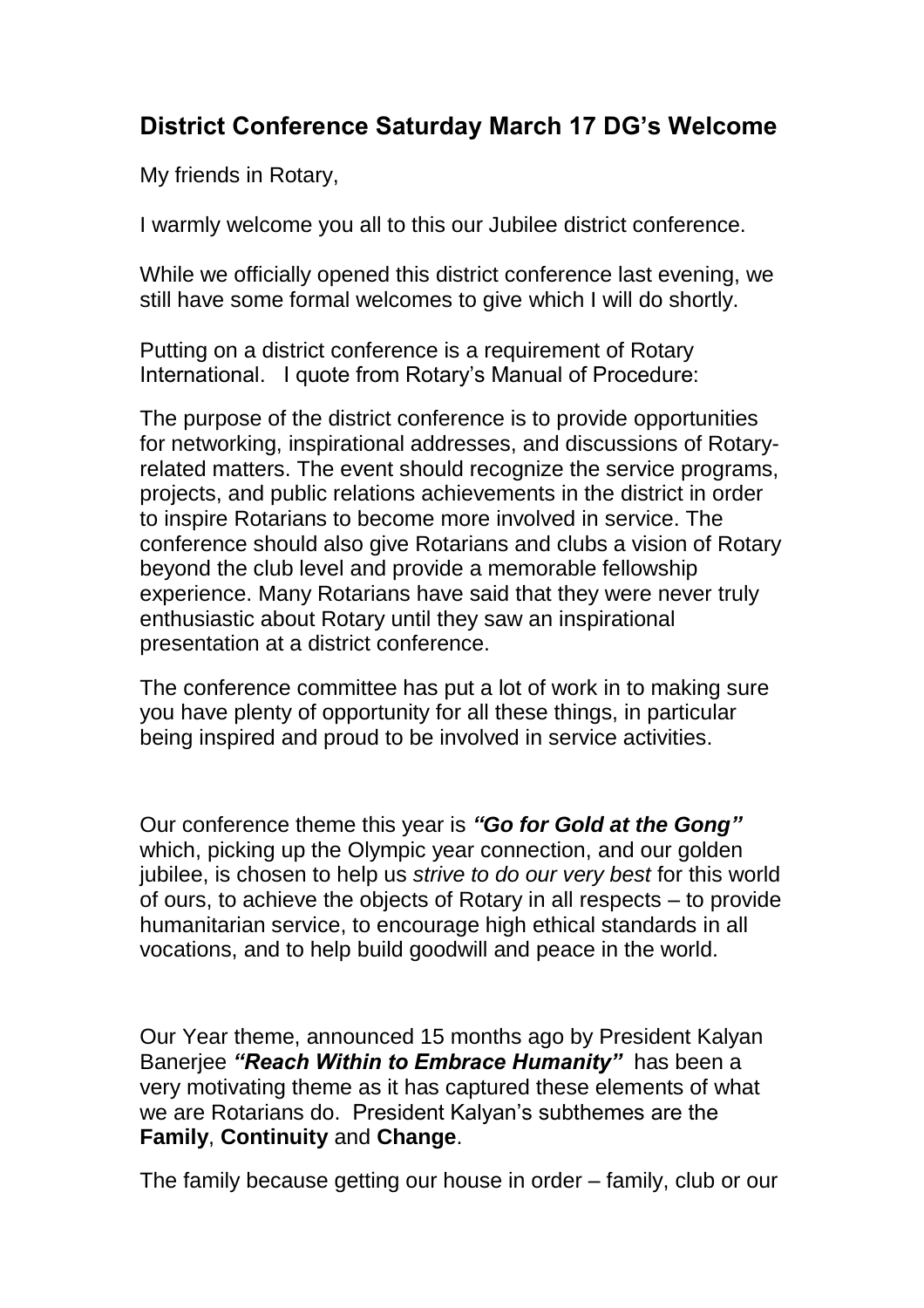own lives in order is necessary if we are going to be effective in our outreach to others.

Continuity because we must as Rotarians accept the challenge and responsibility of keeping the wonderful programs of Rotary active and live not only now but for the future.

And Change therefore is critical if we are to maintain the relevance of our organisation and its attractiveness to new generations of Rotarians who have different skills, backgrounds, interests and priorities in life to us older Rotarians. As you all have been very much aware, encouraging an openness to change has been the focus of my club visits, both at board level and in my comments to club members.

I am delighted to hear and see that some clubs are experimenting with changes in their club meetings, and reducing the amount of traditional ritual.

Some clubs are much more cautious about change and I respect that - it is a club decision to maintain traditions if the members prefer it that way. But I have passed on the results of research and the words of our Rotary leaders who recognize that if not club by club, but across the membership generally we will have to modernize, and relatively quickly, to keep our organization vibrant and attractive to younger people, who are perhaps more interested in supporting causes than joining a club for fellowship. So while we are talking about change more now than we have in the past, I have no doubt at all that the years ahead will see the subject pushed and discussed even more strongly. And I see that exciting and healthy that right at the top of our organization we are addressing our future and the ways in which we can be most effective.

In particular, the explosion on technology and the advent of social media will shift a lot of our activity and focus – perhaps to conducting our planning and business activities through these forms of media, and meeting when we have hands on projects to perform or networking or social functions to support. So the culture will change from **Attendance to Engagement**, and our traditional clubs will gradually move along a spectrum of style from one end while our E-clubs might move from being pure E-clubs to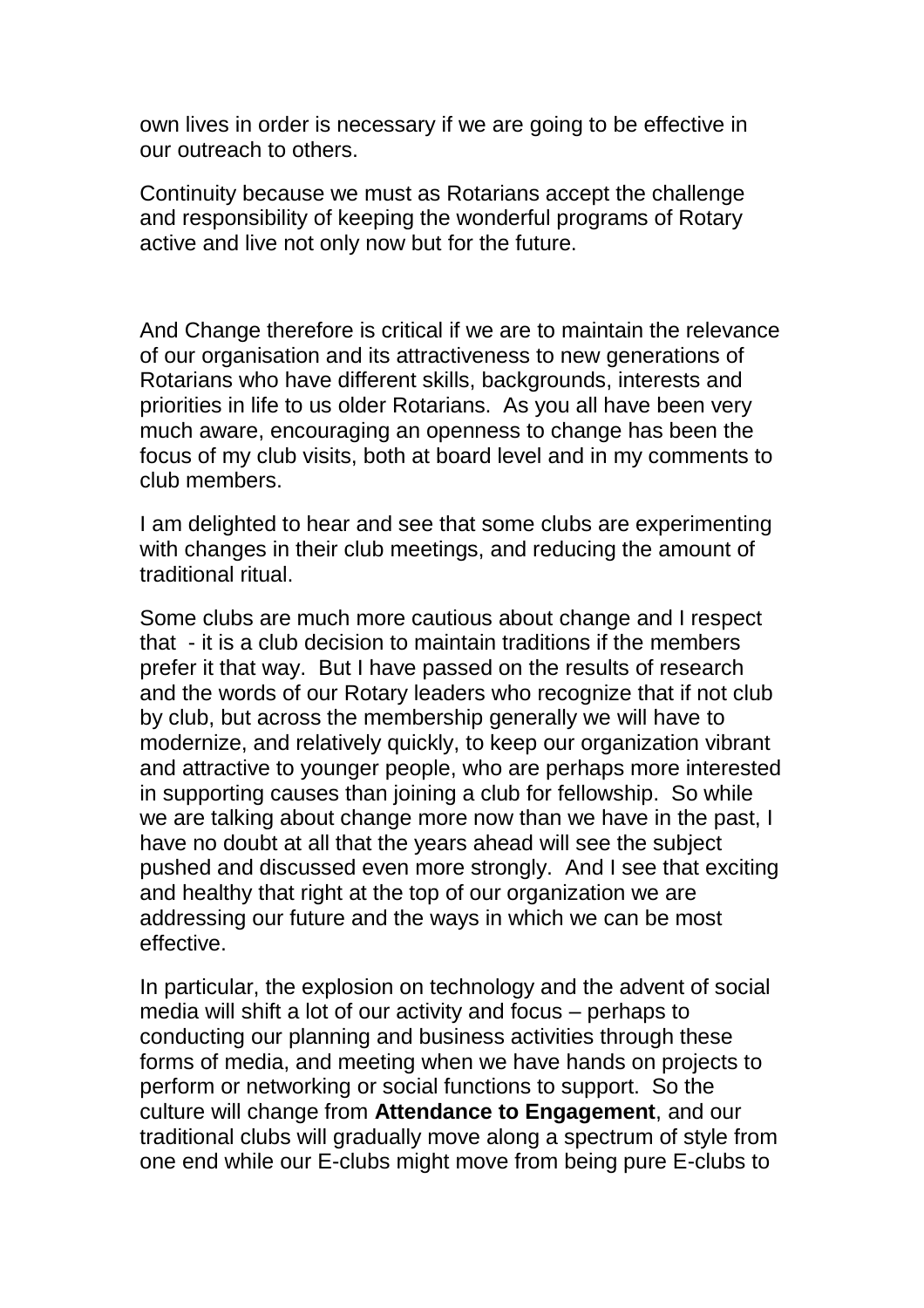being hybrid clubs where some opportunity to meet is given to members. Some interesting concepts are out there now for debate and discussion and I hope that you will all be actively involved in having your say on these.

I also hope that we are demonstrating some changes in this conference that you will find a small step along this path of change and for the benefit of Rotary in our District.

It is now my very great pleasure to formally welcome our Official Party:

Past Governor Manjit Sawhney from District 3010 in India, and his wife, Rita.

District Governor Elect John Dodd and Janelle

District Governor Nominee (District 9685) Graeme Davies and Lyn.

Please give the official party a very warm welcome.

We also have a number of Past District Governors among us and I would like to acknowledge them:

*[Insert Past District Governors who are present]*

Please give our past governors a hearty welcome

It is now my great pleasure to introduce our Rotary International President's Special Representative, PDG Manjit Sawhney to address us.

Manjit originally came from Rawaldpindi, but migrated to Delhi in 1947. He has had a distinguished career at school and university, and was a charter member and later the Star president of the Rotary club od Delhi South Metropolitan.

He has had a distinguished career in Rotary, serving as Governor of D3010 in 1997-98, and since then he has served on many rotary committees, both in India and internationally. Manjit has been awarded the Service above Self award, the Distinguished past